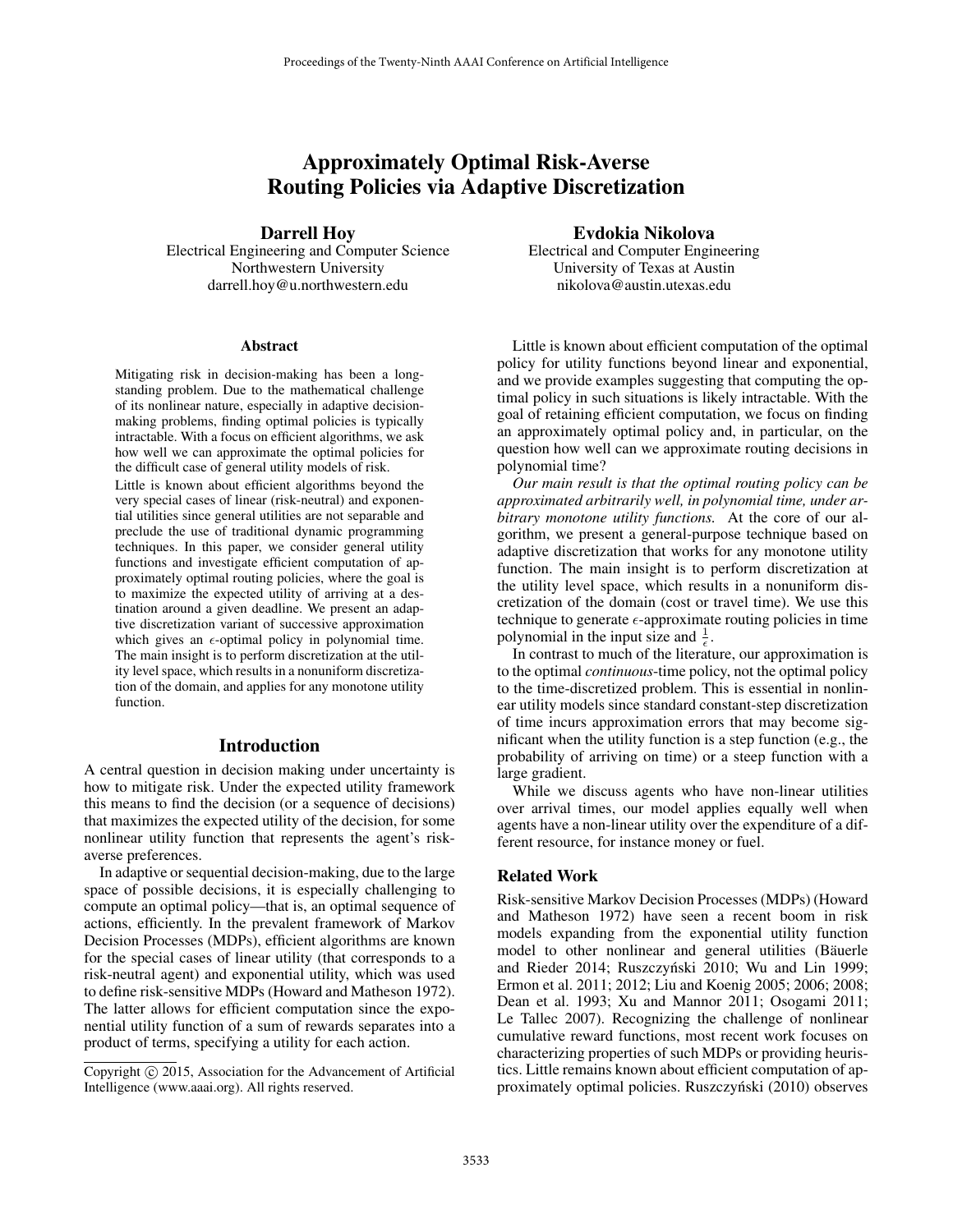that we cannot expect a Markov optimal policy if our attitude to risk depends on the whole past. In a mean-variance risk model, Mannor and Tsitsiklis (2011) show hardness results in settings where standard MDPs for expected reward maximizers are polynomial-time solvable.

Most closely related to our approach, Li and Littman (2005) perform a discretization adaptively by holding off on the discretization of each step until necessary, however they do not prove any polynomial convergence, and leave open the exact discretization involved in each utility step.

Rigorous and efficient approximation of optimal policies has remained open when restricted to routing policies, as well. Fan and Nie (2006) consider the 0-1 utility function (referred to as the stochastic on time arrival—SOTA problem), and show that using successive approximation, convergence to the optimal solution will happen in acyclic graphs. Nie and Fan (2006) consider a discretization via uniform time-steps approach and give an algorithm which converges in pseudo-polynomial time to the optimal policy under the given discretization scheme. Samaranayake, Blandin, and Bayen (2011) noted that in settings where edge lengths are lower-bounded by a constant, the convergence can happen much faster; they also discuss using a Fast Fourier Transform (FFT) and 'zero-delay convolutions' in a subsequent paper (Samaranayake, Blandin, and Bayen 2012) to speed up the convolution at each step. Nie et al. (2012) recently considered an adaptive discretization approach for the 0-1 utility function.

The stochastic Canadian Traveler Problem (CTP) seeks routing policies for minimizing the expected travel time when the edge travel times come from given distributions and are observed upon reaching one endpoint of the edge (Papadimitriou and Yannakakis 1991), as opposed to at the end of traversing an edge in our setting. The CTP is #Phard and optimal policies have been computed efficiently for directed acyclic graphs and undirected graphs consisting of disjoint paths or trees (Nikolova and Karger 2008), and complexity results have been given for other CTP variants (Fried et al. 2013).

#### Problem statement and preliminaries

Given a directed graph  $G = (V, E)$ , an agent wishes to route from source node  $s$  to destination node  $d$ . The nonnegative cost of each edge  $e$  is drawn independently from a continuous cumulative distribution function (c.d.f.)  $F_e$ , and the agent does not see the edge cost until traversing the edge. In the case of a graph with cycles, traversing an edge multiple times yields different, independently drawn costs for each time the edge is traversed. The agent's utility upon arriving at the destination  $d$  at time  $t$  is given by the utility function  $u(t)$ .

The agent is allowed to change her route at any node. As such, instead of looking for the optimal path, we are interested in the optimal routing strategy. We call a *routing policy*  $P(v, t)$  a function that gives the desired neighbor to travel to from node  $v$  upon arrival at time  $t$ .

This is a generalization of the stochastic on time arrival problem (Fan and Nie 2006; Samaranayake, Blandin, and Bayen 2012), in which travelers aim to find a policy that

maximizes the chance that they arrive at their destination within a certain travel budget. Our generalization allows the use of arbitrary monotone utility functions when arriving at the destination, rather than the hard deadline of the earlier work that corresponds to a 0-1 utility function.

## Notation

When speaking about a deadline, it is more intuitive to refer to edge travel times or delays. When we do, time and delay will be equivalent to the notion of edge cost here, as will be clear from the context.

A routing policy  $P(v, t)$  maps a vertex-time pair  $(v, t)$  to a neighboring vertex  $w$  (namely, a vertex  $w$  such that there exists an edge  $e = (v, w)$ . A routing policy generation problem is a tuple  $(G, (s, d), u)$  where  $s, d \in V$ , and  $u(t)$  denotes the expected utility of arriving at  $d$  at time  $t$ . We assume  $u$ to be a monotone non-increasing function, namely arriving early is always weakly better than arriving later.

Let  $U_P^*(v,t)$  be the expected utility of following policy P at vertex v and time t; hence  $U_P^*(d, t) = u(t)$ . We will often use  $U_P(v, t)$  to denote an estimate of the expected utility from following  $P$  at vertex  $v$ , time  $t$ .

Denote by  $\overline{P^*}$  the optimal such routing policy. The Bellman equation tells us that this policy satisfies

$$
U_{P^*}^*(d,t) = u(t),
$$
\n(1)

$$
U_{P^*}^*(v,t) = \max_{e=(v,w)} \int_t^T f_e(z-t) U_{P^*}^*(w,z) dz, \qquad (2)
$$

where  $z$  represents the total travel time from the source to node u and  $\overline{T}$  is an upper bound on the travel time (for example, defined as the value of  $\overline{T}$  for which the utility function becomes zero:  $U(d, \overline{T}) = 0$ ).

#### Examples

We consider a few examples of the behavior of optimal policies to develop intuition about their properties and challenges. We first show that the optimal policy can be arbitrarily better than the optimal path, even when the path can be recalculated along the way.

We then show that the optimal policy can take exponential space in the size of the graph, which implies that a polynomial-time exact algorithm for calculating the optimal policy is unlikely. Both examples assume a 0-1 step utility function at a deadline, namely, the expected utility is to maximize the probability of arriving before the deadline.

Example 1. *The optimal policy can be arbitrarily better than the optimal path.*

Consider routing across the network shown in Figure 1, from s to d with a deadline of 6—that is,  $u(t) = 1$  if  $t \le 6$ and 0 otherwise. Each top edge has cost  $2^i$  half the time, and is free the rest of the time. If an edge is ever free, then the policy can route the agent directly to  $d$  to arrive exactly on time—hence ensuring arrival 7/8 of the time. Choosing a fixed path ends up with arriving on time only 1/2 of the time. Taking the number of vertices to be larger and taking the probability of a free edge to be smaller, these arrival probabilities can be made to approach 1 and 0 respectively.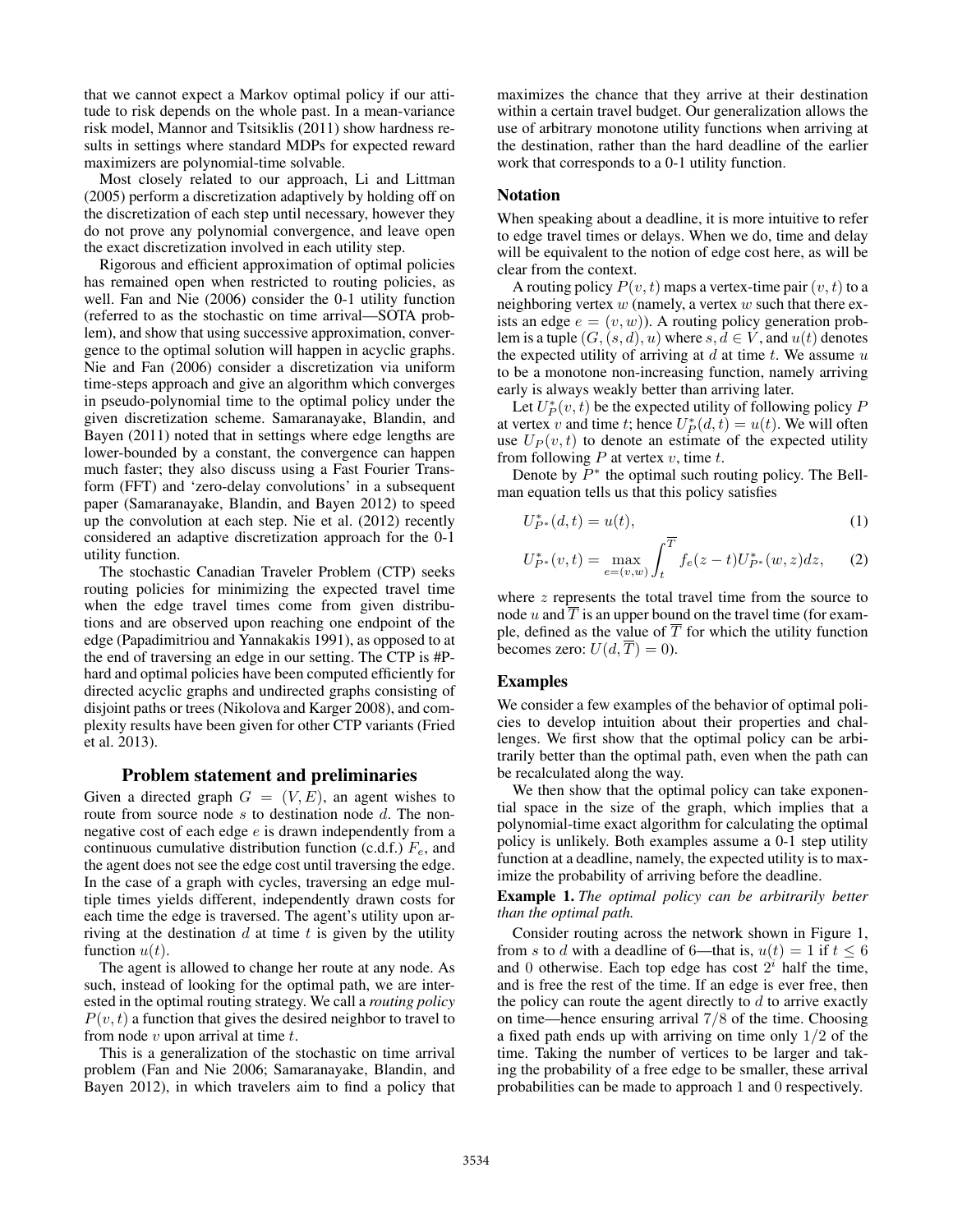

Figure 1: With a deadline of  $D = 6$ , the optimal policy arrives on time 7/8 of the time while any fixed path manages 4/8. As the number of vertices increase, and the probability of a free edge decreases, this gap can approach 1.

One way of dealing with uncertainty in practice is to allow the agent to recalculate their path at every node. However, by only calculating the best path a agent is not accounting for the possibility of changing her plan. Thus, with only light changes to the example we can prevent the agent from being able to take advantage of her adaptability.

Example 2. *The optimal policy can be arbitrarily better than the strategy of following and recalculating the optimal path at every node in the graph.*

Consider adding an s-d edge to the graph in Figure 1 that takes time 6 with probability  $1/2 + \epsilon$  and time 7 otherwise. Then the s-d edge is the best path to take and there are no intermediate nodes to take advantage of the freedom to recalculate the path.

## Example 3. *The optimal policy can take space exponential in the size of the graph.*

Consider the graph shown in Figure 2, with a deadline of D. At vertex 2, the optimal policy is simple—take the safe high edge if  $t + 16 \le D$ , otherwise take the riskier bottom edge. From vertex 1, the optimal policy requires 4 entries, each alternating between the high and low edges, and the optimal policy from s requires 8 entries:

$$
P^*(s,t) = \begin{cases} H & \text{for } t \le D-28, \\ L & \text{for } D-28 < t \le D-26, \\ H & \text{for } D-26 < t \le D-24, \\ \vdots & \\ L & \text{for } D-16 < t \le D-14. \end{cases}
$$

The same process continues when increasing the number of vertices; thus the number of entries in the optimal policy can grow exponentially with the size of the graph.

## **Discretization**

In this section, we discuss approaches to discretization for approximately solving the dynamic programming problem at each state. For each node  $v$ , we consider the subproblem of finding its next-hop neighbor at a given time  $t$  and an estimate of the utility from traversing the edge to that neighbor, for given estimates of utilities  $U_P(w, t)$  for each neighboring node  $w \in N_v$ .

Solving the given routing problem relies on being able to quickly calculate a convolution of the edge length distribu-



Figure 2: The optimal policy for routing from  $s$  to  $d$  with a deadline of D can take exponential space. From any vertex, there will be one interval in the policy table for each possible path to the destination vertex d.

tion with the expected utility of arriving at the end of the edge at the given time.

An adaptive discretization scheme is considered in (Nie et al. 2012), in which the process is split into two operations: first, splitting the region into many uniform intervals, and second, consolidating nearby intervals that do not have enough individual probability mass.

We present a more general and efficient adaptive discretization scheme that enables an improvement in the calculation of precise error bounds.

#### Discretization with step-functions

Consider the case of an edge  $e = (v, w)$ , with a constant time computable c.d.f.  $F_{e(t)}$ , and an expected utility of arriving at w of  $U_{w(t)}$  over the interval  $[0, \overline{T}]$ . Then, the utility of taking edge *e* from *v* at time *t* is  $\int_t^T f_e(z-t)U_w(z)dz$ . The best such utility then, given the neighborhood  $N_v$  of v, is  $\max_{w \in N_v} \int_t^T f_e(z-t) U_w(z) dz$ .

In the general case, this integral is challenging to compute and even more so to solve the problem optimally. However, in the special case when  $U_w(z)$  is a step function with k steps, the integral can be easily computed in  $O(k)$  time as follows: Write the step-function  $U_d(z)$  as

$$
U_d(z) = \begin{cases} a_1, & s_0 \le z < s_1 \\ a_2, & s_1 \le z < s_2 \\ \dots \\ a_k, & s_{k-1} \le z < s_k, \end{cases}
$$

for some constants  $a_1, ..., a_k, s_0, ..., s_k$ . Then, our convolution becomes:

$$
\int_{t}^{\overline{T}} f_e(z-t)U_d(z)dz = \sum_{i=1}^{k} \int_{s_{i-1}}^{s_i} f_e(z-t)U_w(z)dz
$$

$$
= \sum_{i=1}^{k} \int_{s_{i-1}}^{s_i} f_e(z-t)a_i dz
$$

$$
= \sum_{i=1}^{k} a_i (F_e(s_i-t) - F_e(s_{i-1}-t)).
$$

The last quantity is easy to compute quickly in our problem. With  $n$  neighbors, each having a utility function that is a step function with  $O(k)$  steps, the running time for computing the best edge to take at time t is  $O(kn)$ .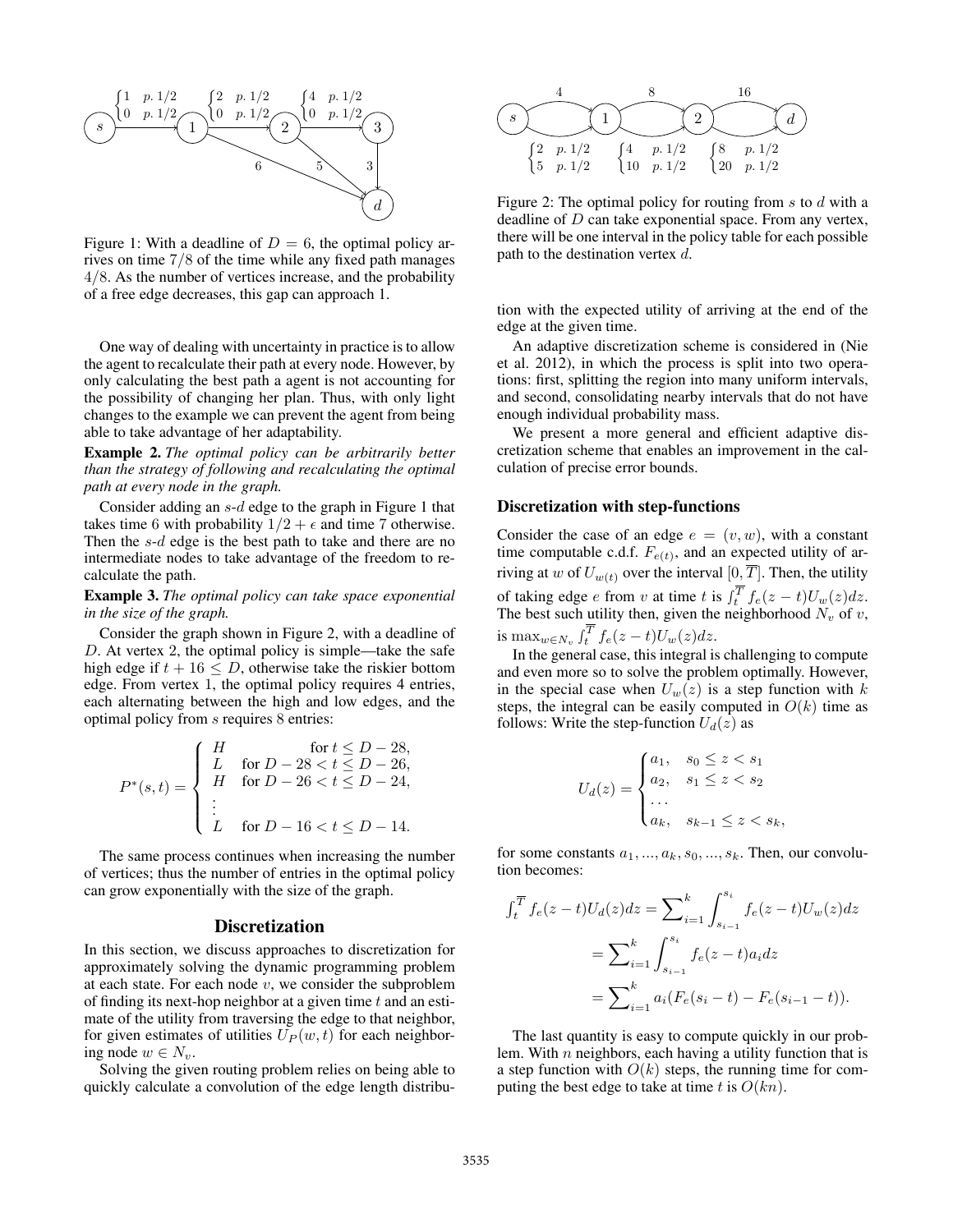## Alternative Discretization Techniques

We now give more details about our adaptive discretization and contrast it with other natural discretization approaches into constant time and constant utility intervals.

Constant time intervals The most natural and common approach is to discretize in constant units of time. For example, for each edge, for the desired level of accuracy  $\epsilon$ , calculate this value for every desired discretization point  $i\epsilon$  for i from 0 to  $\overline{T}/\epsilon$ . This is the discretization approach used by Nie and Fan (2006) and Samaranayake, Blandin, and Bayen (2011). However, we desire an approximation not in terms of time, but in terms of expected utility. In scenarios where small changes in time may result in large changes in expected utility, this approach may well result in a very inefficient use of space/time.

Constant utility intervals Ideally, we should do a discretization in expected utility space: in this way, we could choose the right places for the step function so that the quantity  $a_i - a_{i-1}$  is a constant. Given a desired step size of  $\delta$ , this would need only a maximum of  $1/\delta$  steps. However, fully inverting the convolution will rarely be feasible and we need to consider approximation schemes instead.

Adaptive discretization We discretize time in a way that results in constant utility intervals by binary searching for effective discretization points. Specifically, we begin with a time interval  $[0, T]$ , and desire to generate a step function represented by the following pairs  $[(s_0, a_0), (s_1, a_1), \dots (s_{\overline{T}}, a_{\overline{T}})]$  such that  $\forall i, a_i - a_{i-1} < \delta$ . To do this, we add discretization points in the middle of intervals that are further away from each other than  $\delta$ . We split the interval in two by adding a discretization point right in the middle and repeat until all intervals are closer than  $\delta$  to one another.

- 1. Calculate  $a_0 = U(0)$ ,  $a_{\overline{T}} = U(\overline{T})$  and create a list of the time-utility pairs  $[(s_0, a_0), (s_{\overline{T}}, a_{\overline{T}})].$
- 2. While there is an adjacent set of pairs in the list  $(s_{i+1}, a_{i+1})$  and  $(s_i, a_i)$  such that  $a_{i+1} - a_i > \delta$ :
- (a) Add  $((s_{i+1} + s_i)/2, U((s_{i+1} + s_i)/2))$  to the list.

To minimize the number of points used, we merge adjacent intervals if together they do not account for a utility difference of more than  $\delta$ . The optimal utility discretization needs a discretization point every time the utility changes by  $\delta$  and we need at most two points for each increase by  $\delta$ . Thus, we achieve a 2-approximation to the minimum number of points needed.

#### Algorithm

We consider the case that  $G$  is a directed acyclic graph (DAG). For real-world applications of interest, such as driving between a given source and destination in a road network, the relevant subgraph is close to a DAG. Our approach extends to more general graphs with the caveat that more assumptions must be made to ensure convergence within polynomial time. One such assumption is that all edges share a lower bound on edge delay.

# Policy Generation

We take a standard policy iteration approach to solving the generic problem, making use of the above-mentioned adaptive discretization technique.

For each vertex, we keep track of the optimal policy as a set of intervals. Associated with each interval is the neighbor to travel to and the expected utility of traveling to the neighbor at the end of the interval.

Algorithm 1 BESTNEIGHBOR  $(v, t)$  — Calculate best neighbor from vertex  $v$  at time  $t$ 

for each adjacent edge  $e = (v, w)$  do  $u_e \leftarrow \sum_{(a,b)} U_P(w,b) \cdot (F_e(b-t) - F_e(a-t))$ end for  $e^* \leftarrow \arg \max_{e} (u_e)$ return  $(e^*, u_{e^*})$ 

Algorithm 2 ADAPTIVEDISC  $(v, (a, b))$  — Adaptively discretize vertex  $v$  for times in interval  $(a, b)$ .

if  $U_P(v, a) - U_P(v, b) \leq \delta$  then **return**  $[(a, U_P(v, a)), (b, U_P(v, b))]$ else  $x \leftarrow (a+b)/2$  $(P(v, x), U_P(v, x)) \leftarrow$  BESTNEIGHBOR $(v, x)$ <br>return ADAPTIVEDISC $(v, (a, x))$  $ADAPTIVEDISC(v, (a, x))$  + ADAPTIVEDISC $(v, (x, b))$ end if

| <b>Algorithm 3</b> UPDATEDAGPOLICY $(G)$                           |  |
|--------------------------------------------------------------------|--|
| Sort vertices in reverse topological order from $d$                |  |
| <b>for</b> each vertex $v$ <b>do</b>                               |  |
| $U_P(v,0) \leftarrow$ BESTNEIGHBOR $(v,0)$                         |  |
| $U_P(v, \overline{T}) \leftarrow$ BESTNEIGHBOR $(v, \overline{T})$ |  |
| ADAPTIVEDISC $(v, (0, \overline{T}))$                              |  |
| Remove excess discretization points                                |  |
| end for                                                            |  |
| <b>return</b> $(P, U_P)$                                           |  |

## Error Bounds

In this section, we prove tight bounds on the approximation error of our algorithm. Let  $L(v)$  be the number of edges in the longest path from  $v$  to  $d$ .

Lemma 1. *Consider a policy* P(v, t) *with estimated utility*  $U_P(v, t)$  *from Algorithm 3. Then, for all vertices* v,  $U_P(v, t)$ *is an underestimate of the actual expected utility from following*  $P$  *and is within*  $\delta L(v)$  *of the actual expected utility. Specifically,*

$$
U_P^*(v, t) - \delta L(v) \le U_P(v, t) \le U_P^*(v, t). \tag{3}
$$

*Proof.* We use induction on the number of edges in the longest path from a vertex to the destination  $d$ . For  $d$ , the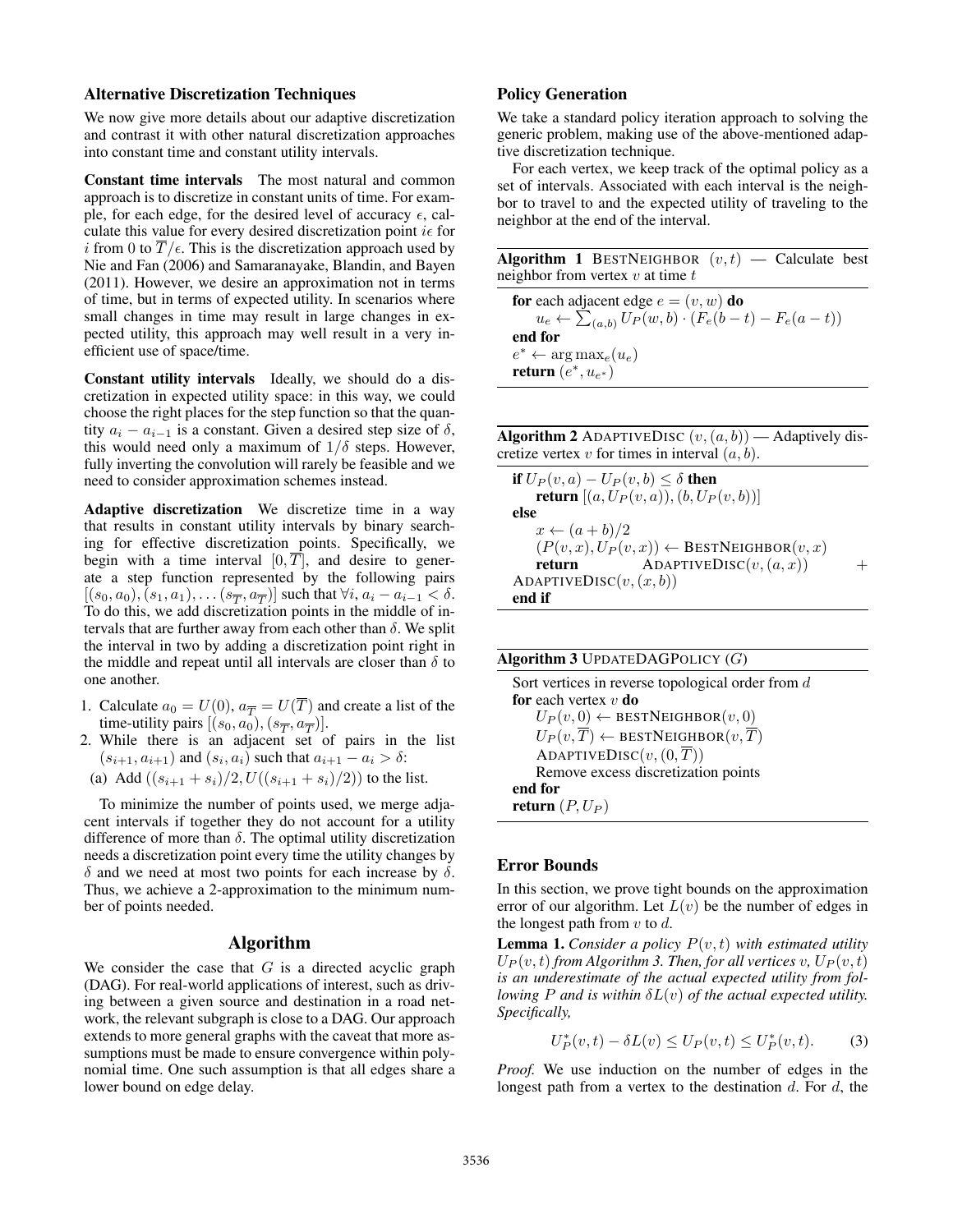policy is initially the optimal policy, and so  $U_P^*(d,t) =$  $U_P(d,t)$ .

Now, assume true for all vertices w such that  $L(w) < l$ . Consider a vertex v such that  $L(v) = \ell$ . As our graph is a DAG, for every  $w \in N_v$ ,  $L(w) < \ell$ . Thus, by assumption, for any such  $w, U_P^*(w, t) - \delta L(w) \le U_P(w, t) \le U_P^*(w, t)$ .

We now consider the amount of error that is added in by the discretization explicitly at node  $v$ . This loss comes directly from the discretization and the possibility that the agent following the policy arrives at a vertex just after a discretization step and waits until the next time discretization step to move. The actual utility from leaving on arrival could differ from the waiting utility by as much as  $\delta$ . At every realization of delay upon the edge, the agent could gain as much as  $\delta$  extra utility.

Let  $\overline{U_P}$  denote the optimal local choice at v, given the already computed policies of neighbors:

$$
\overline{U_P}(v,t) = \max_{w \in N_v} \int_t^{\overline{T}} f_e(z-t) U_P(w,z) dz.
$$

From our induction hypothesis, using  $\overline{U_P}$  exactly here satisfies:

$$
U_P^*(w,t) - \delta(L(w) - 1) \le \overline{U_P}(w,t) \le U_P^*(w,t),
$$

by taking the expectation over the neighbors. We lose one more  $\delta$  due to discretization, hence

$$
\overline{U_P}(v,t) - \delta \le U_P(v,t) \le \overline{U_P}(v,t).
$$
  
Combining together gives  $U_P^*(w,t) - \delta L(w) \le U_P(w,t) \le U_P^*(w,t)$ .

Now, we consider how much utility  $P$  can lose relative to the optimal policy. This reduces to the following question: If  $P(v, t) = e$ , how much better could traveling to a different outgoing edge  $e'$  be?

**Lemma 2.** *Consider a policy*  $P(v, t)$  *and estimated utility*  $U_P(v, t)$  *from Algorithm 3. Then, for every vertex*  $v$  *and time*  $t$ ,  $U_P$  *is within*  $\delta L(v)$  *of the utility from following the optimal policy* U ∗ <sup>P</sup> <sup>∗</sup> *. In particular,*

$$
U_{P^*}^*(v,t) - \delta L(v) \le U_P(v,t). \tag{4}
$$

*Proof.* We will prove the lemma via induction on the number of edges in the longest path from a vertex to d.

Let  $U_{P,e}(v, t)$  denote the utility from explicitly taking edge  $e = (v, w)$  at t and following P otherwise. Hence,  $U^*_{P^*}(v,t) = \max_{e=(v,w)} U^*_{P^*,e}(v,t).$ 

Now, assume that Equation  $(4)$  holds for all vertices w such that  $L(w) < l$ . Consider a vertex v such that  $L(v) = l$ . By the Bellman Equation, we have:

$$
U^*_{P^*}(v,t) = \text{max}_{e=(v,w)} \textstyle\int_t^{\overline{T}} f_e(z-t) U^*_{P^*}(w,z) dz.
$$

By our induction hypothesis,  $U_P(w, z) + \delta L(w) \geq$  $U_{P^*}^*(w, z)$  for all neighboring vertices u, hence

$$
U_{P^*}^*(v,t) \le \max_{e=(v,w)} \int_t^T f_e(z-t)(U_P(w,z) + \delta L(w))dz
$$
  

$$
\le \max_{e=(v,w)} \int_t^T f_e(z-t)U_P(w,z)dz + \delta (L(w))
$$
  

$$
\le \max_{e=(v,w)} \int_t^T f_e(z-t)U_P(w,z)dz + \delta (L(v) - 1).
$$

The second inequality follows by separating the  $\delta(L(w))$ term from the general integral and integrating over the density. The last follows as our graph is a DAG.

Via discretization, we lose another  $\delta$ , but we know:

$$
U_P(v,t) \ge \max_{e=(v,w)} \int_t^{\overline{T}} f_e(z-t) U_P(w,z) dz - \delta.
$$

Combining gives:

$$
U_P(v,t) + \delta \ge \max_{e = (v,w)} \int_t^T f_e(z-t) U_P(w,z) dz
$$
  
 
$$
\ge U_{P^*}^*(v,t) - \delta(L(v) - 1)
$$
 (5)

Thus, 
$$
U_{P^*}^*(v, t) - \delta L(v) \le U_P(v, t)
$$
.

# Running time

Lemma 3. *For graphs with uniformly continuous edge delay distributions, Algorithm 3 runs in time*  $O(|E|/\delta^2 + |G|)$ *.* 

*Proof.* BESTNEIGHBOR runs in  $O(1/\delta)$  time for each edge and time assuming  $F_e$  runs in constant time and is called  $O(1/\delta)$  times, under the assumption  $F_e$  is uniformly continuous. Thus, BESTNEIGHBOR accounts for  $O(|E|/\delta^2)$  time. Analyzing the graph adds an extra  $|G|$ , yielding a running time of  $O(|E|/\delta^2 + |G|)$ .  $\Box$ 

Theorem 4. *There is an additive polynomial-time approximation scheme (PTAS) for the optimal policy generation problem over DAGs.*

*Proof.* By Lemma 2, after running Algorithm 3, the policy has  $U_P(s, 0) \ge U_{P^*}^*(s, 0) - \delta L(s)$ . Hence, for a given desired error bound  $\epsilon$ , running UPDATEDAGPOLICY with  $\delta =$  $\epsilon/L(s)$  gives additive error  $\epsilon$  in time  $O(|E|L(s)^2/\epsilon^2+|G|)$ , where  $L(s) \leq |V|$  is the number of edges on the longest path from s to the destination.  $\Box$ 

## Experiments

We tested Algorithm 3 on  $m \times n$  grid graphs, routing from the  $(0, 0)$  vertex to  $(m - 1, n - 1)$  vertex. We compare adaptive discretization to uniform time based discretization, where time discretization is done with  $L(s)/\epsilon$  steps to achieve a policy of about the same size as the adaptive policy.

The distribution on each edge is an independent gammadistribution with lower support of 10, mean drawn uniformly between 25 and 35 and shape parameter drawn uniformly between 1 and 100. A 0-1 utility is used with a deadline of 30  $\cdot$   $((m-1) + (n-1))$ , ensuring a reasonable chance of arriving on time. 5 different graphs are tested for each configuration. Errors given are the standard deviation over these 5 graphs. Expected utilities are calculated by following the policy for 50000 realizations of delays on the graph. The implementation is in Python and single-threaded, and execution times are on an Intel Xeon E5-2630 2.3GHz processor.

Convergence Figure 3 details how the expected utility from the adaptive and uniform policies change as the desired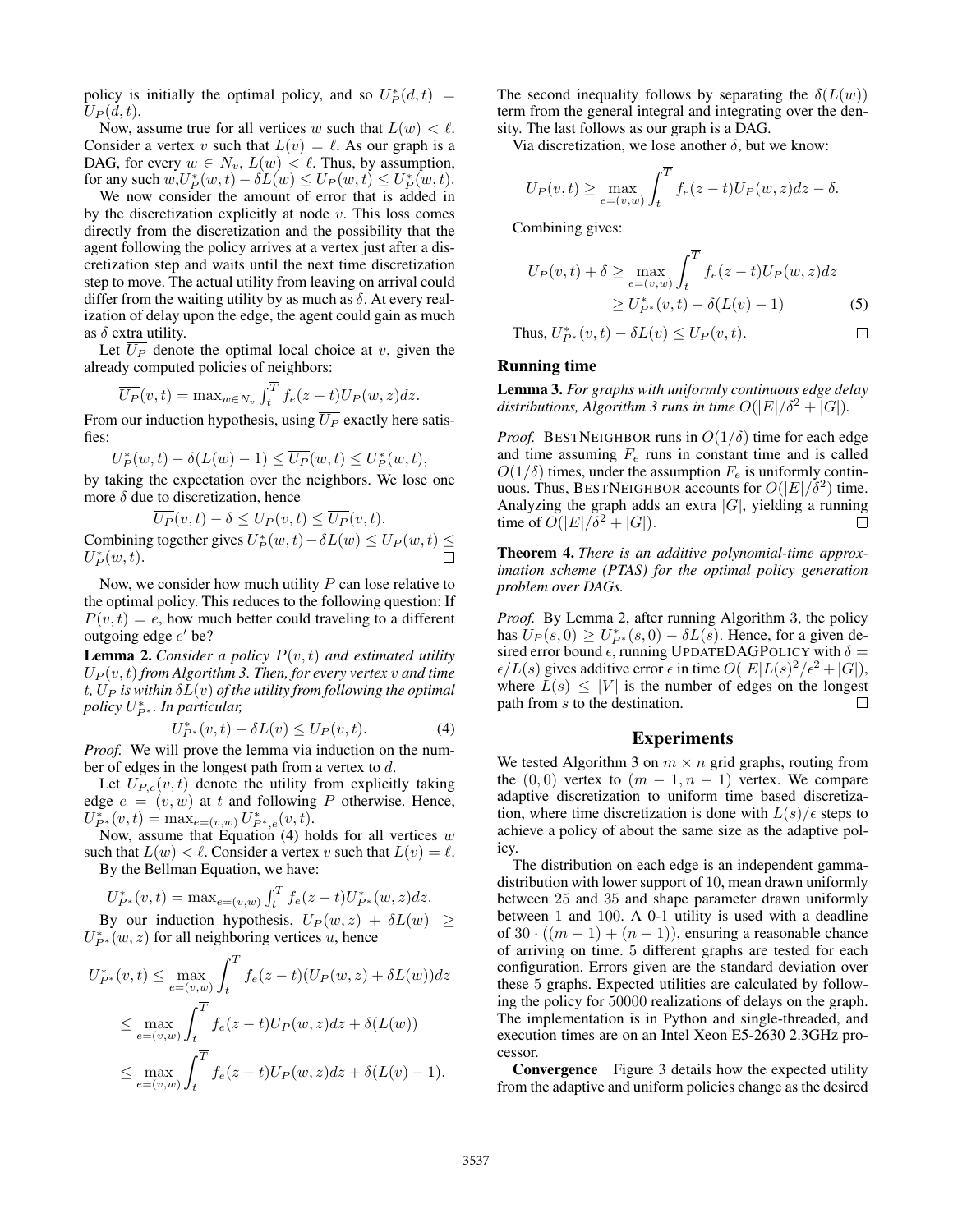

Figure 3: Utility of policies on a  $10 \times 10$  grid graph with varying desired accuracy.

accuracy increases. The adaptive guarantee refers to the expected utility that is guaranteed by the algorithm. Note that the actual expected utility is much higher, reflecting the pessimism inherent in the analysis for the guarantee. Even the guarantee however converges much faster than the performance of uniform discretization.

Runtime Figure 4 details the effect of increasing desired accuracy on runtimes. The adaptive algorithm is slower for a given  $1/\epsilon$ , but it appears to be a constant factor. Controlling for achieved accuracy diminishes these. The results reflect that the runtime is quadratic in  $1/\epsilon$ , as proven in Lemma 3. Figure 5 shows the effect of increasing the size of a graph on policy generation time, supporting the polynomial bound from Lemma 3. The graphs tested are grid graphs with fixed width 10, and fixed error bound  $\epsilon = 1/8$ .

#### Extensions

In this section, we list possible improvements that would make our algorithm more practical.

Keeping track of errors. The calculations of error bounds assume that at every node all options are feasible, and that the potential optimal policy may involve traversing the longest path to the destination. This is more general than necessary and keeping track of more information at each point would improve the final error estimates.

Adaptively discretizing vertices. Vertices will contribute differently to the error relative to the optimal policy based on how likely it is they are reached. We can use this to discretize the policy more precisely at important vertices relative to unimportant vertices.

Pruning unusable edges. When keeping track of errors precisely, we can explicitly rule out utilizing some paths, if the optimal upper bound on using the edge is worse than the underestimate of policy utility from a given vertex  $v$ . In addition, there may be edges which are first-order stochastically dominated (FOSD) by other paths that can be removed. For instance, staying on a highway will dominate getting off of the highway and taking local roads.

Working from large to small  $\delta$ . From our above mentioned techniques, it is very feasible to significantly reduce the necessary graph to consider after running the algorithm. One approach then is to start with a large  $\delta$ , and continue to



Figure 4: Policy generation time with varying desired accuracy on  $10 \times 10$  graphs.

alternate pruning the graph and halving  $\delta$  until the desired accuracy is reached. This algorithm still runs in polynomial time, but may be much more practical in a real-world implementation.

# **Conclusion**

We have presented a new adaptive discretization scheme to approximate risk-averse routing policies efficiently and arbitrarily well. Our risk-averse model is very general, allowing for arbitrary monotone decreasing utility functions (reflecting that earlier arrival is weakly preferred to later arrival). The challenges with arbitrary nonlinear functions are that (1) the expected utility corresponding to a given route is difficult to evaluate and (2) such functions are in general nonadditive over edges so that traditional dynamic programming approaches fail. Our policy approximation scheme is based on adaptive nonuniform discretization of time guided by the utility function and our experiments confirm that the algorithm implementation runs in time polynomial in the size of the graph, as we also show theoretically. Our algorithmic technique may extend to more general risk-averse MDP formulations and other stochastic problems where a risk-averse solution is needed.



Figure 5: Policy generation time by number of vertices in graph for  $\epsilon = 1/8$ .